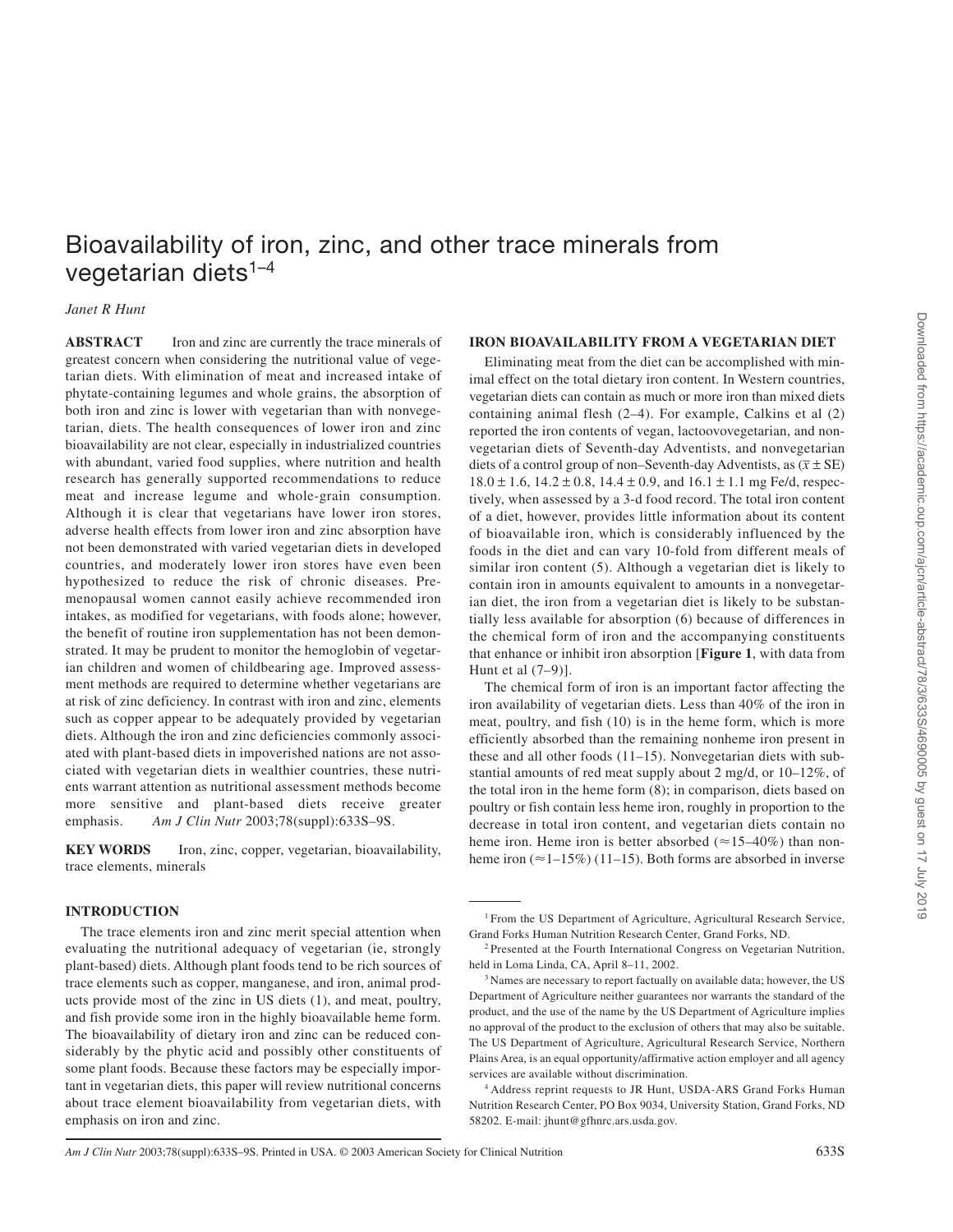

**FIGURE 1.** Contrast between the relative trace element content and the trace element bioavailability of experimental nonvegetarian  $(\square)$  and vegetarian  $(\blacksquare)$  diets. Data are from references 7–9.

logarithmic proportion to body iron stores. However, the result is a greater range of efficiency for nonheme iron absorption, compared with that of heme iron, as iron stores vary from low to high normal values (11–15).

Heme iron can account for nearly half of the iron absorbed by people with moderate iron stores consuming moderate to liberal amounts of red meat (12, 16). In contrast, because of apparent upregulation of nonheme iron absorption, nonheme iron contributes more than heme iron to the total amount of iron absorbed in people with low body iron stores (12). Thus, the generally less well absorbed nonheme iron in vegetarian diets is more responsive than heme iron to differences in body iron status: nonheme iron absorption can be more completely limited by those with high iron stores, while being nearly as well absorbed as heme iron by those with very low iron stores. However, the efficiency of nonheme iron absorption by those with low iron stores depends on the enhancing and inhibiting food constituents being consumed concurrently.

Although the composition of vegetarian diets can vary as widely as that of nonvegetarian diets, for many vegetarians, the elimination of meat may be accompanied by increased consumption of dried beans and legumes, fruit and vegetables, and whole-grain rather than refined-grain products. Such diet choices can substantially alter the dietary components that enhance or inhibit the intestinal solubility and absorption of nonheme iron (5, 17, 18; **Table 1**). Hallberg and Hulthen (5) have reviewed these dietary interactions and proposed an algorithm for estimating dietary iron absorption, and the enhancing or inhibiting effects of other dietary components consumed concurrently. For most vegetarian diets, the enhancing effect of ascorbic acid

#### **TABLE 1**

Food components that influence absorption of nonheme iron, if consumed concurrently*<sup>1</sup>*

| Enhancers                                                     | <b>Inhibitors</b>                                           |  |
|---------------------------------------------------------------|-------------------------------------------------------------|--|
| Meat, poultry, and fish<br>(unidentified factor) <sup>2</sup> | Phytic acid                                                 |  |
| Ascorbic acid<br>Alcohol                                      | Polyphenols/tannins (tea and coffee)<br>Soy protein         |  |
| Retinol and carotenes                                         | Egg<br>Calcium <sup>2</sup> and phosphate salts<br>Antacids |  |

*<sup>1</sup>*Data from references 5, 17, and 18.

*<sup>2</sup>* These food components also appear to influence the absorption of the heme form of iron.



**FIGURE 2.** Effect of a vegetarian diet on the control of iron absorption in relation to body iron stores (serum ferritin). Data are from reference 8 (data on total iron absorption modified slightly to reflect energy and iron intakes at the time of the iron absorption measurements, rather than elemental balance measurements).

(19–21) and possibly of carotenes (18) on nonheme iron absorption is unlikely to counteract the absence of unidentified enhancers provided by meat, poultry, and fish (22, 23) and the likely increased consumption of inhibitors of iron absorption. Nonheme iron absorption is inhibited by phytic acid (6-phosphoinositol), found in whole grains, legumes, lentils, and nuts; polyphenols, such as tannic and chlorogenic acids, found in tea, coffee, red wines, and a variety of cereals, vegetables, and spices; soy protein (apparently independent of the phytic acid in soy); and eggs (5).

In a controlled crossover study design (8), premenopausal women absorbed 3.5 times more nonheme iron and an estimated 6 times more total iron from a nonvegetarian than a lactoovovegetarian diet, after 4 wk of equilibration to each diet. The diets contained similar amounts of iron: nearly 18 mg/d as calculated from food databases, but only 13 mg by actual analysis. Besides containing no meat, the experimental vegetarian diet contained  $\approx$  20% more ascorbic acid, and 3 times more fiber and phytic acid from whole grains and legumes. The inverse relationship between iron absorption and body iron stores (serum ferritin) was evident with both diets [**Figure 2**, using data from Hunt and Roughead (8)] and influenced individual iron absorption as much as the difference in diets. These absorption data are consistent with a reduced intestinal solubility of the nonheme iron from a vegetarian diet but a similar homeostatic control of the mucosal uptake of the soluble fraction. Although the vegetarian diet did not support as great an increase in iron absorption by those with low iron stores (all of the volunteers had normal hemoglobin concentrations), it allowed a more complete exclusion of dietary iron by those with higher serum ferritin concentrations. Serum ferritin concentrations were unaffected by consuming each of these diets for 8 wk (8). Such controlled diet studies (8, 16) suggest that even fairly large differences in dietary iron bioavailability do not change iron status within a few months.

The long-term effects of vegetarian diets on iron status are apparent from cross-sectional surveys. In these studies, meat intake is the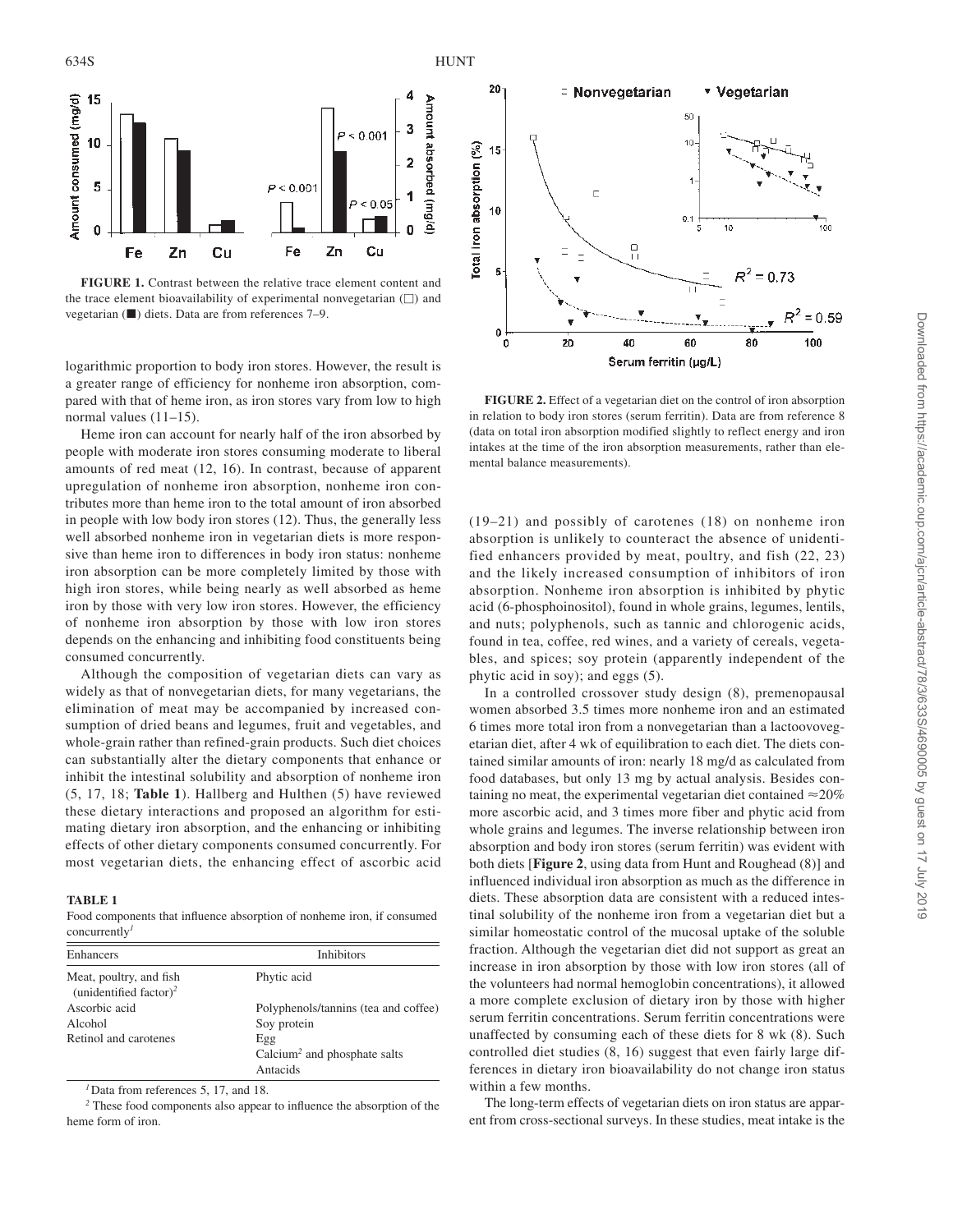**TABLE 2**

Summary of results from studies that compared the iron status of persons consuming vegetarian diets with that of nonvegetarian control groups*<sup>1</sup>*

| Subjects and age                                   | Hematocrit or hemoglobin  | Transferrin saturation | Ferritin          |
|----------------------------------------------------|---------------------------|------------------------|-------------------|
| Australian adults, $>$ 30 y (29)                   | <b>NS</b>                 |                        |                   |
| British children and adults (30)                   | NS.                       |                        |                   |
| Canadian women, mean $52.9 \pm 15.3$ y (31)        | NS.                       | NS                     |                   |
| US college students $(32)$                         | <b>NS</b>                 |                        | $\downarrow$ in F |
| US adult males, $21-52$ y (33)                     | <b>NS</b>                 | <b>NS</b>              |                   |
| US adults, mean $29.3$ y $(34)$                    |                           |                        |                   |
| US college women, mean $28.9$ y $(35)$             | $\downarrow$ <sup>2</sup> |                        |                   |
| Australian adults, $17-65$ y $(25)$                |                           |                        | $\downarrow$ in F |
| British (Indian and Caucasian) women, 25–40 y (36) | <b>NS</b>                 |                        |                   |
| New Zealand adults (37)                            |                           |                        |                   |
| Canadian young women, $14-19$ y (38)               | <b>NS</b>                 | NS                     | NS                |
| Chinese men and women, mean $20-24$ y (39)         | $\downarrow$ in $F^2$     | <b>NS</b>              |                   |
| British children, $7-11$ y (40)                    | $\downarrow^2$            |                        |                   |
| Australian women, $18-45$ y (41)                   | <b>NS</b>                 |                        |                   |
| US and German adults, females: males 2:1 (42)      |                           |                        |                   |

<sup>1</sup>NS, indicates no significant difference between vegetarians and the nonvegetarian control groups; F, females.

<sup>2</sup> Although 3 reports indicated lower hemoglobin concentrations in the vegetarians, the frequency of iron deficiency anemia was greater in vegetarians than in omnivores in only the women in the Chinese study (39).

dietary factor most commonly associated with iron status or serum ferritin (24–28). Vegetarians, especially females, have lower iron stores, as indicated by serum ferritin (**Table 2**) (25, 29–42). However, the results of such surveys remain consistent with the conclusion over a decade ago that "iron deficiency anemia appears to be no more prevalent among vegetarian women than among nonvegetarian women" (43, page 77), at least in Western countries. Of 3 reports of lower hemoglobin or hematocrit in vegetarians compared with nonvegetarians (Table 2), the relatively high incidence of anemia in Chinese adults was twice as frequent among female vegetarians (consuming a diet rich in soy products) as nonvegetarians (39). However, US college women who consumed a lactoovovegetarian diet or mainly fish or poultry, compared with those who consumed mainly red meat as a protein source, had lower serum ferritin, hemoglobin, and hematocrit concentrations and greater iron binding capacities, but the hemoglobin and hematocrit values were in the normal range for all groups (35). Similarly, British vegetarian children with significantly lower hemoglobin concentrations compared with matched omnivores had no greater proportion with hemoglobin values less than normal (40). Thus, although several reports indicate that vegetarians in Western societies have lower iron stores and may have lower hemoglobin concentrations, they do not indicate a greater incidence of iron deficiency anemia.

The Dietary Reference Intakes recently proposed for iron (6) suggest that vegetarians need to increase dietary iron by 80% to compensate for an estimated lower iron bioavailability of 10% from a vegetarian diet, compared with 18% from a mixed Western diet (6). (These are estimates of the maximum rates of absorption attainable by individuals maintaining an adequate level of iron nutriture, with a serum ferritin concentration of 15 mg/L (6). Note that the data in Figure 2 suggest the bioavailability of some vegetarian diets may be even lower.) Although vegetarian men can easily meet the resulting recommendation of 14 mg Fe/d, the corresponding recommendation of 33 mg/d for vegetarian women of childbearing age is much more difficult to meet with foods alone. A modified food guide pyramid for vegetarians (44) has been developed such that 32–36 mg Fe is obtained from foods in an 8.4 MJ (2000 kcal) diet containing 8 servings of grains, 3 of vegetables, 2.5 of green leafy vegetables, 1.5 of fruit, 1.5 of dried fruit, 2.5 of beans and protein foods, 3 of dairy or fortified nondairy, 1.5 of nuts and seeds, and

2.5 of oils. Although it may be possible to plan a vegetarian diet that is rich in iron, most assessments of the dietary intake of female vegetarians in developed countries suggest much lower average iron intakes, in the range of 11–18 mg/d (2, 35, 37, 38, 41, 45).

The suggested modification of dietary iron recommendations for vegetarians (6) might imply a need for routine iron supplementation for vegetarian women of fertile age, but the long-term benefit of such supplementation has not been tested. Iron supplementation reduces the efficiency of iron absorption from the diet (15), must be continuous to have a long-term influence on serum ferritin of women with low iron stores (15, 46), and may be associated with increased oxidative stress by the unabsorbed iron in the lower bowel (47). At this time, low iron stores without anemia have not been clearly demonstrated to adversely affect function (6, 48). This may change with increasingly sensitive functional assessments, such as recent reports of improvement in adaptation to exercise training with iron supplementation of women with low iron stores (49, 50). Although not a functional criterion for iron status, the susceptibility to toxicity of other elements is also increased with low iron stores (51). However, iron deficiency clearly impairs function only when hemoglobin concentrations are measurably decreased (6, 48), which, as indicated above, is not observed in studies comparing vegetarians with omnivores in Western countries (Table 2). Rather than routine iron supplementation, it may be preferable to individualize supplementation recommendations based on hemoglobin screening of women with risk factors for iron deficiency, as recommended by the US Centers for Disease Control and Prevention (52). The listing of low iron intake as one such risk factor (52) could be extended to women who consume vegetarian diets or who avoid red meat (35).

Iron absorption from vegetarian diets can likely be somewhat improved by modifying food preparation techniques, food selection, and food combinations. Such modifications could include the use of iron cookware (53) (especially for cooking acidic foods that solubilize iron from the pan), the consumption of iron-containing foods concurrently with sources of ascorbic acid–containing foods while limiting inhibitory foods such as coffee and tea to between meals, and the selection of lower-phytate foods or the use of preparation methods that reduce phytic acid (54). For example, yeast leavening reduces the phytic acid content of whole-grain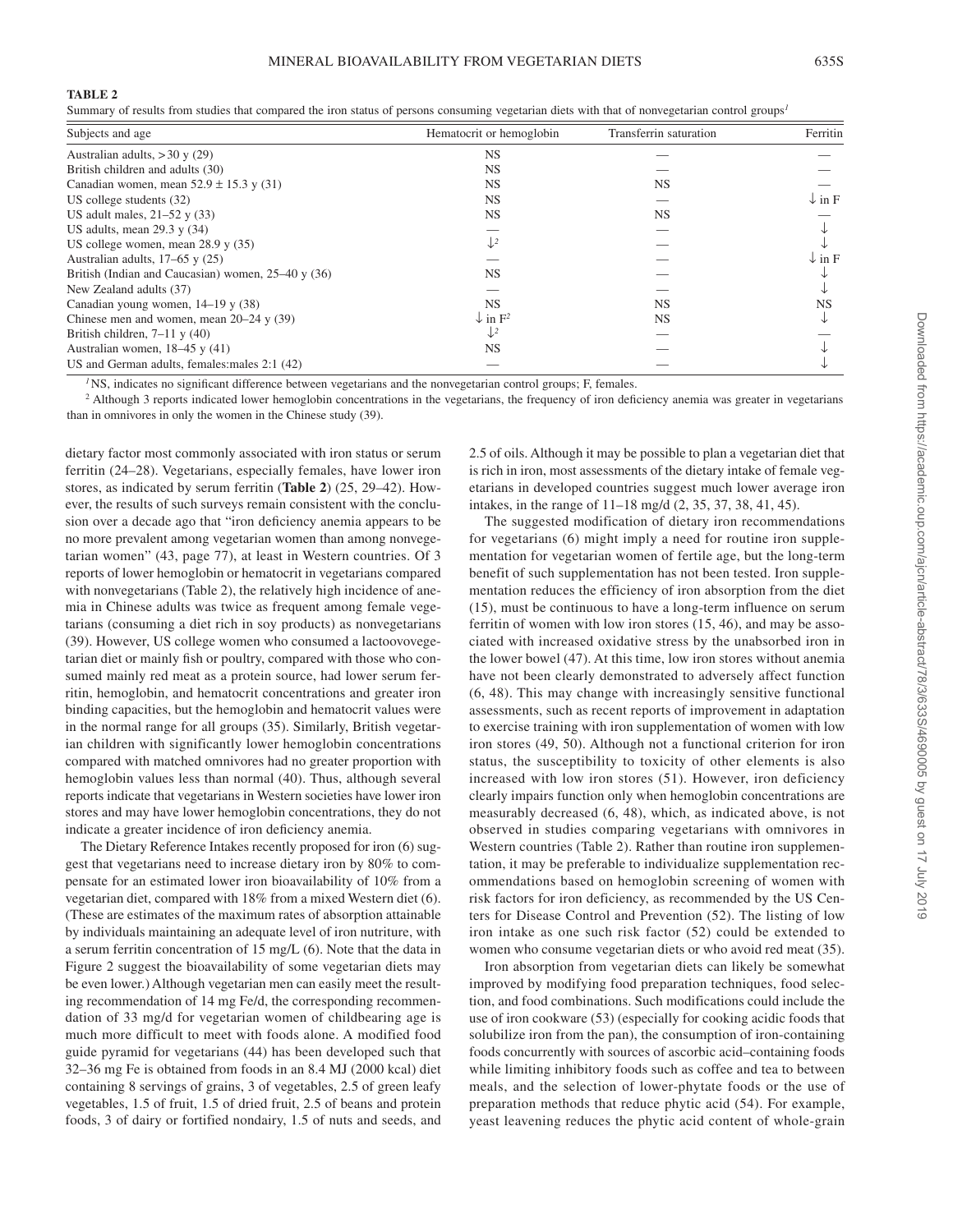breads, especially if the calcium content of the recipe is minimized (calcium inhibits the phytate degradation associated with yeast fermentation and baking) (55). Unfortunately, the resulting improvements in absorption are likely to be modest, based on the limited improvement in iron absorption when research volunteers modified their self-selected meals to consume more ascorbate (56). And, as noted above, even the more substantial differences in iron absorption observed with controlled research diets do not modify serum ferritin concentrations within several weeks (8, 16).

Lowering iron stores without increasing the risk of iron deficiency anemia may confer a health advantage when vegetarian diets are chosen from an abundant food supply. An association between high serum ferritin and coronary heart disease (26) has not been confirmed in other similar studies (57). However, an increased risk of heart disease has been observed in heterozygous "carriers" of the mutation associated with the iron storage disorder hemochromatosis (58–60); this relatively common heterozygous mutation occurs in 9.5% of the US white, non-Hispanic population (61). Excess iron has been hypothesized to increase colorectal cancer risk (62), and the greater serum ferritin of meat eaters, compared with lactoovovegetarians with similar body mass (body mass index  $\langle 23 \text{ kg/m}^2 \rangle$ , has been associated with reduced insulin sensitivity (42). In general, an increased health risk associated with high iron stores remains to be confirmed; however, this possibility, without an apparent increased frequency of iron deficiency anemia among vegetarians in Western countries, makes the benefit of supplementation without individualized assessment questionable. The committee setting Dietary Reference Intakes for iron indicated that it is prudent for men and postmenopausal women to avoid iron supplements and highly fortified foods (6); this recommendation would seem to be appropriate whether or not a vegetarian diet is chosen.

## **ZINC BIOAVAILABILITY FROM A VEGETARIAN DIET**

More than half of the zinc in US diets is derived from animal foods, and one quarter of the zinc comes from beef (63). Although vegetarian diets can be planned that have zinc content similar to that of nonvegetarian diets, such planning requires special emphasis on the use of legumes, whole grains, nuts, and seeds.

The bioavailability of zinc from vegetarian diets is also likely to be less than that of nonvegetarian diets. Plant foods rich in zinc—such as legumes, whole grains, nuts, and seeds—are also high in phytic acid, an inhibitor of zinc bioavailability (64). Phytic acid values are not listed in most large tables of food composition (65) but can be estimated from smaller published tables (5, 64). Bioavailability of zinc is enhanced by dietary protein (66), but plant sources of protein are also generally high in phytic acid.

Despite high phytate content that lowers the fraction of zinc absorbed from unrefined foods, the higher zinc content of these foods may make these foods preferable to more refined products lower in zinc. For example, nearly 50% more zinc was absorbed from a serving of whole-wheat bread compared with a serving of white bread (0.22 compared with 0.15 mg, respectively) because the zinc content of the whole-wheat bread more than compensated for less efficient absorption of zinc (16.6% compared with 38.2%, respectively) (66).

A World Health Organization publication (67) categorized lacto- and ovovegetarian and vegan diets with phytate-zinc molar ratios of 5–15 as moderate in zinc bioavailability (30–35% absorp-

tion). In comparison, high-zinc-bioavailability (50–55% absorption) diets were described as refined, low in cereal fiber, with a phytatezinc molar ratio of < 5, and with adequate protein principally from animal sources. Low-zinc-bioavailability diets (15% absorption) were listed as high in unrefined cereal grains, with phytate-zinc ratio > 15, and the majority of energy supplied by high-phytate foods, with soy products as the main protein source and low amounts of animal protein. High levels of calcium fortification may also reduce zinc bioavailability (67).

In a controlled diet study, the replacement of meat with simple carbohydrates substantially reduced the amount of zinc absorbed (from 3.6 to 2.0 mg/d) by postmenopausal women, in proportion to the reduced zinc content of the diet (from 13 to 6.7 mg/d) (68). Fortification of the low-meat diet with minerals from meat did not increase the amount of zinc absorbed, because the addition of minerals reduced fractional zinc absorption (68).

The description of the new Dietary Reference Intakes for zinc (6) suggested that, because of lower absorption of zinc, those consuming vegetarian diets, especially with phytate-zinc molar ratios > 15, may require as much as 50% more zinc than nonvegetarians. This is consistent with the measurement of zinc absorption from experimentally controlled diets: the same lactoovovegetarian diet that reduced nonheme iron absorption by 70% and estimated total iron absorption by nearly 85% (7) reduced zinc absorption by about 35% compared with a nonvegetarian diet (Figure 1) (8). Legumes, whole grains, seeds, and nuts replaced meat, resulting in phytate-zinc molar ratios of 14 and 5 for the lactoovovegetarian and nonvegetarian diets, respectively. After allowing 4 wk for dietary adaptation, women absorbed zinc less efficiently from the vegetarian diet (26% compared with 33%). Because the vegetarian diet contained somewhat less zinc, only two thirds as much zinc was absorbed as from the nonvegetarian diet (2.4 compared with 3.7 mg Zn/d, respectively). By the end of 8 wk, this difference was associated with a 5% reduction in plasma zinc (within the normal range) and a positive elemental zinc balance (7). Positive zinc balance has also been reported with another experimental vegetarian diet (69), but this method is not a sensitive measure of zinc nutriture.

Unfortunately, effective evaluation of vegetarian diets and zinc nutriture has been hindered by the lack of a sensitive clinical measure of marginal zinc status. Plasma zinc is relatively insensitive to several weeks of severe dietary zinc restriction (70, 71). Crosssectional plasma zinc measurements have not usually differed between vegetarians and nonvegetarians (31, 33, 38, 72, 73), although plasma zinc was inversely related to dietary phytate-zinc molar ratios in Canadian adolescent girls following lactoovovegetarian diets (38). In a year-long study of research subjects who changed to a vegetarian diet, plasma zinc as well as urinary zinc were reduced after 3 mo, with no further reductions after 6 and 12 mo (74), suggestive of a new equilibrium on the vegetarian diet. These longitudinal studies (7, 74) suggest that, as a result of a vegetarian diet, plasma zinc concentrations are reduced within a normal range, and this reduction is detectable after several weeks when compared with measurements from the same individuals on a nonvegetarian diet. Vegetarian diets have also been associated with reduced hair zinc (74), compared with baseline values, an increased 3-h plasma zinc response to an oral zinc load, and reduced zinc concentration in the salivary sediment (75). Assessment of the longterm effects of vegetarian diets will continue to be difficult because there are no generally accepted, sensitive clinical criteria for marginal zinc status.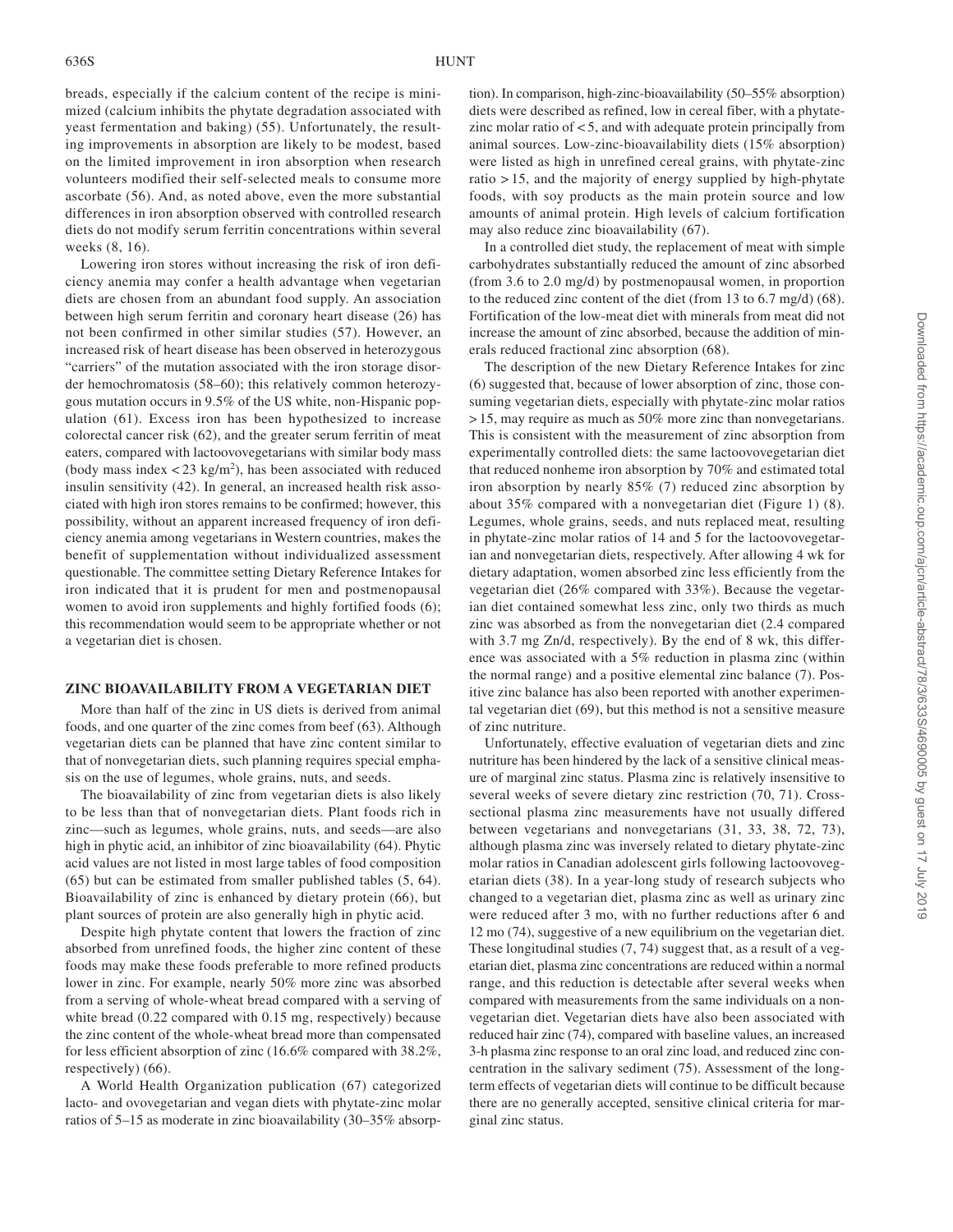Should vegetarian diets be supplemented with iron or zinc? To answer this question, more information is needed on the competitive interaction between iron and zinc absorption, which is most apparent when supplemental quantities are administered without food (76–78). Other nutrients must also be considered. Extensively fortifying foods with calcium may reduce both iron and zinc absorption (55, 67, 79). Supplementation with both iron and zinc would be expected to reduce the absorption of other trace elements such as copper  $(6)$ .

#### **OTHER TRACE ELEMENTS**

Much less information is available about the bioavailability from vegetarian diets of trace elements besides iron and zinc. Because plant foods are generally good sources of elements such as copper and manganese, vegetarian diets are likely to provide greater amounts of these than nonvegetarian diets. Plasma copper was not significantly different between vegetarians and nonvegetarians in a cross-sectional study (73). In Swedish subjects who followed self-selected vegetarian diets for 12 mo, plasma copper decreased by 22%, together with reductions in hair copper concentrations and urinary copper excretion (74). Plasma copper was slightly but significantly lower after consumption of an experimental lactoovovegetarian than after consumption of a nonvegetarian diet (7), but this slight difference was not significant in a follow-up experiment (9). As assessed by monitoring the fecal excretion of a stable copper isotope (apparent absorption), copper was absorbed less efficiently from the vegetarian diet, but more total copper was absorbed because of the greater copper content of a vegetarian diet, compared with a nonvegetarian diet (Figure 1) (9).

The selenium content of foods varies greatly with the selenium in the soil where the food is grown or the animals are raised. Furthermore, the retention and use of selenium from the diet likely depends on the chemical form of selenium in foods. By analysis, the total selenium content of vegetarian diets was similar or lower than that of nonvegetarian diets in a German study (80); in contrast, dietary selenium (calculated) increased by about 40% when Swedish subjects switched to a vegetarian diet (74). In those healthy Swedish subjects who switched from mixed diets to 12 mo of self-selected vegetarian diets, plasma selenium decreased by 11%, to concentrations between 0.6 and 0.7 mmol/L in 4 of 9 subjects (74). Hair selenium concentrations and urinary and fecal selenium excretion also decreased (74). The decrease in plasma selenium in the Swedish study contrasts with a report of higher plasma selenium measured in vegetarians compared with nonvegetarians in Slovakia (73). We conducted retrospective analyses of balance samples from our controlled diet experiment in North Dakota (7) (JR Hunt and JW Finley, unpublished data, 1999), although this was not designed as a selenium study. Compared with the nonvegetarian diet, the lactoovovegetarian diet had similar selenium content ( $\overline{x} \pm SD$ : 113  $\pm$  24 and 107  $\pm$  16 mg/d, respectively) but resulted in lower urinary selenium excretion  $(\bar{x}$  44 and 65, pooled SD 6 mg/d,  $P < 0.0001$ ) without affecting apparent absorption or elemental balance of selenium (unfortunately, plasma samples were not available for selenium analyses). Such differences in urinary selenium from diets with similar selenium content suggest that the 2 diets may have contained different chemical forms of selenium that were not similarly retained. More information is needed on the influence of geography (ie, soil selenium content) on plant and animal foods and the use of specific

forms of selenium from the food combinations that characterize vegetarian and nonvegetarian diets.

The year-long Swedish study of subjects changing to selfselected vegetarian diets also noted increases in plasma and hair magnesium and decreases in hair mercury, lead, and cadmium concentrations that tended to revert to baseline concentrations when evaluated 3 y after the diet intervention ended (74). It is difficult to evaluate such findings because the baseline and vegetarian dietary intakes of mercury, lead, and cadmium were not known and because hair measurements have not been validated as indicators of systemic elemental exposure. As these elements may share and compete for some of the same cellular transport and absorption receptors as iron, diets with reduced nonheme iron bioavailability could potentially enhance the retention of these toxic elements (51). Alternatively, inhibitors of nonheme iron bioavailability may also reduce the absorption and retention of toxic elements with similar physicochemical properties.

## **CONCLUSION**

The iron and zinc from vegetarian diets are generally less bioavailable than from nonvegetarian diets because of reduced meat intake as well as the tendency to consume more phytic acid and other plant-based inhibitors of iron and zinc absorption. However, in Western countries with varied and abundant food supplies, it is not clear that this reduced bioavailability has any functional consequences. Although vegetarians tend to have lower iron stores than omnivores, they appear to have no greater incidence of iron deficiency anemia. With current methods, it is not possible to effectively evaluate the influence of vegetarian diets on zinc nutrition because there are no reliable and sensitive criteria to identify marginal zinc nutriture in humans. The effectiveness of trace element supplementation of vegetarian diets has not been demonstrated, and any recommendations for supplementation should consider potential adverse effects, including possible competitive interactions between minerals. Research to further define the functional consequences of low iron stores without anemia and to sensitively detect marginal zinc status is needed to detect and prevent any possible problems associated with lower iron and zinc absorp-¥. tion from vegetarian diets.

The author wrote this review as an employee of the US Department of Agriculture and had no conflict of interest.

#### **REFERENCES**

- 1. Anderson GH, Zlotkin SH. Developing and implementing food-based dietary guidance for fat in the diets of children. Am J Clin Nutr 2000; 72(suppl):1404S–9S.
- 2. Calkins BM, Whittaker DJ, Nair PP, Rider AA, Turjman N. Diet, nutrition intake, and metabolism in populations at high and low risk for colon cancer. Nutrient intake. Am J Clin Nutr 1984;40(suppl): 896–905.
- 3. Craig WJ. Iron status of vegetarians. Am J Clin Nutr 1994;59(suppl): 1233S–7S.
- 4. American Dietetic Association. Position of the American Dietetic Association: vegetarian diets. J Am Diet Assoc 1997;97:1317–21.
- 5. Hallberg L, Hulthen L. Prediction of dietary iron absorption: an algorithm for calculating absorption and bioavailability of dietary iron. Am J Clin Nutr 2000;71:1147–60. (Published erratum appears in Am J Clin Nutr 2000;72:1242.)
- 6. Food and Nutrition Board, Institute of Medicine. Dietary reference intakes for vitamin A, vitamin K, arsenic, boron, chromium, copper,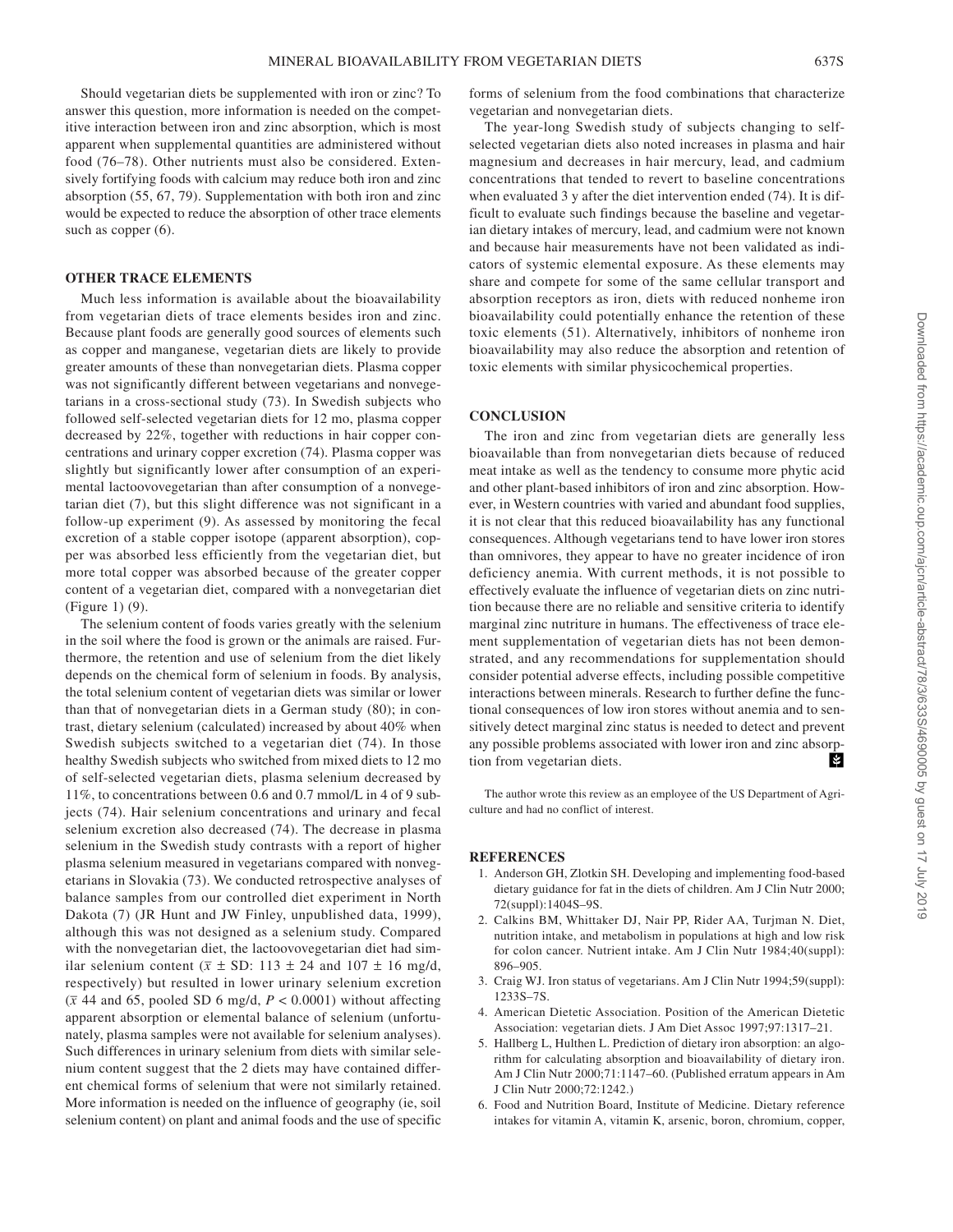iodine, iron, manganese, molybdenum, nickel, silicon, vanadium, and zinc. Washington, DC: National Academy Press, 2001.

- 7. Hunt JR, Matthys LA, Johnson LK. Zinc absorption, mineral balance, and blood lipids in women consuming controlled lactoovovegetarian and omnivorous diets for 8 wk. Am J Clin Nutr 1998;67:421–30.
- 8. Hunt JR, Roughead ZK. Nonheme-iron absorption, fecal ferritin excretion, and blood indexes of iron status in women consuming controlled lactoovovegetarian diets for 8 wk. Am J Clin Nutr 1999;69: 944–52.
- 9. Hunt JR, Vanderpool RA. Apparent copper absorption from a vegetarian diet. Am J Clin Nutr 2001;74:803–7.
- 10. Monsen ER, Hallberg L, Layrisse M, et al. Estimation of available dietary iron. Am J Clin Nutr 1978;31:134–41.
- 11. Lynch SR, Skikne BS, Cook JD. Food iron absorption in idiopathic hemochromatosis. Blood 1989;74:2187–93.
- 12. Cook JD. Adaptation in iron metabolism. Am J Clin Nutr 1990; 51(2):301–8.
- 13. Taylor P, Martinez-Torres C, Leets I, Ramirez J, Garcia-Casal MN, Layrisse M. Relationships among iron absorption, percent saturation of plasma transferrin and serum ferritin concentration in humans. J Nutr 1988;118:1110–5.
- 14. Hallberg L, Hulten L, Gramatkovski E. Iron absorption from the whole diet in men: how effective is the regulation of iron absorption? Am J Clin Nutr 1997;66:347–56.
- 15. Roughead ZK, Hunt JR. Adaptation in iron absorption: iron supplementation reduces nonheme-iron but not heme-iron absorption from food. Am J Clin Nutr 2000;72:982–9.
- 16. Hunt JR, Roughead ZK. Adaptation of iron absorption in men consuming diets with high or low iron bioavailability. Am J Clin Nutr 2000;71:94–102.
- 17. Hallberg L. Bioavailability of dietary iron in man. Annu Rev Nutr 1981;1:123–47.
- 18. Garcia-Casal MN, Layrisse M, Solano L, et al. Vitamin A and betacarotene can improve nonheme iron absorption from rice, wheat, and corn by humans. J Nutr 1998;128:646–50.
- 19. Gillooly M, Bothwell TH, Torrance JD, et al. The effects of organic acids, phytates, and polyphenols on the absorption of iron from vegetables. Br J Nutr 1983;49:331–42.
- 20. Cook JD, Monsen ER. Vitamin C, the common cold, and iron absorption. Am J Clin Nutr 1977;30:235–41.
- 21. Hallberg L, Brune M, Rossander L. Effect of ascorbic acid on iron absorption from different types of meals: studies with ascorbate rich foods and synthetic ascorbic acid given in different amounts with different meals. Human Nutr Appl Nutr 1986;40A:97–113.
- 22. Martinez-Torres C, Layrisse M. Iron absorption from veal muscle. Am J Clin Nutr 1971;24:531–40.
- 23. Hallberg L, Bjorn-Rasmussen E, Howard L, Rossander L. Dietary heme iron absorption: a discussion of possible mechanisms for the absorption-promoting effect of meat and for the regulation of iron absorption. Scand J Gastroenterol 1979;14:769–79.
- 24. Bergstrom E, Hernell O, Lonnerdal B, Persson LA. Sex differences in iron stores of adolescents: what is normal? J Pediatr Gastroenterol Nutr 1995;20:215–24.
- 25. Leggett BA, Brown NN, Bryant S, Duplock L, Powell LW, Halliday JW. Factors affecting the concentration of ferritin in serum in a healthy Australian population. Clin Chem 1990;36:1350–55.
- 26. Salonen JT, Nyyssonen K, Korpela H, Tuomilehto J, Seppanen R, Salonen R. High stored iron levels are associated with excess risk of myocardial infarction in Eastern Finnish men. Circulation 1992;86: 803–11.
- 27. Takkunen H, Seppanen R. Iron deficiency and dietary factors in Finland. Am J Clin Nutr 1975;28:1141–7.
- 28. Fleming DJ, Jacques PF, Dallal GE, Tucker KL, Wilson PWF, Wood RJ. Dietary determinants of iron stores in a free-living elderly population: the Framingham Heart Study. Am J Clin Nutr 1998;67:722–33.
- 29. Armstrong BK, Davis RE, Nicol DJ, van Merwyk AJ, Larwood CJ.

Hematological, vitamin B 12, and folate studies on Seventh-day Adventist vegetarians. Am J Clin Nutr 1974;27:712–8.

- 30. Sanders TAB, Ellis FR, Dickerson JWT. Haematological studies on vegans. Br J Nutr 1978;40:9–15.
- 31. Anderson BM, Gibson RS, Sabry JH. The iron and zinc status of long-term vegetarian women. Am J Clin Nutr 1981;34:1042–8.
- 32. McEndree LS, Kies CV, Fox HM. Iron intake and iron nutritional status of lacto-ovo-vegetarian and omnivore students eating in a lactoovo-vegetarian food service. Nutr Rep Int 1983;27:199–206.
- 33. Latta D, Liebman M. Iron and zinc status of vegetarian and nonvegetarian males. Nutr Rep Int 1984;30:141–9.
- 34. Helman AD, Darnton-Hill I. Vitamin and iron status in *new* vegetarians. Am J Clin Nutr 1987;45:785–9.
- 35. Worthington-Roberts BS, Breskin MW, Monsen ER. Iron status of premenopausal women in a university community and its relationship to habitual dietary sources of protein. Am J Clin Nutr 1988;47:275–9.
- 36. Reddy S, Sander TAB. Haematological studies on pre-menopausal Indian and Caucasian vegetarians compared with Caucasian omnivores. Br J Nutr 1990;64:331–8.
- 37. Alexander D, Ball MJ, Mann J. Nutrient intake and haematological status of vegetarians and age-sex matched omnivores. Eur J Clin Nutr 1994;48:538–46.
- 38. Donovan UM, Gibson RS. Iron and zinc status of young women aged 14 to 19 years consuming vegetarian and omnivorous diets. J Am Coll Nutr 1995;14:463–72.
- 39. Shaw NS, Chin CJ, Pan WH. A vegetarian diet rich in soybean products compromises iron status in young students. J Nutr 1995; 125:212–9.
- 40. Nathan I, Hackett AF, Kirby S. The dietary intake of a group of vegetarian children aged 7–11 years compared with matched omnivores. Br J Nutr 1996;75:533–44.
- 41. Ball MJ, Bartlett MA. Dietary intake and iron status of Australian vegetarian women. Am J Clin Nutr 1999;70:353–8.
- 42. Hua NW, Stoohs RA, Facchini FS. Low iron status and enhanced insulin sensitivity in lacto-ovo vegetarians. Br J Nutr 2001;86:515–9.
- 43. Food and Nutrition Board: National Research Council. Diet and health: implications for reducing chronic disease risk. Washington, DC: National Academy Press, 1989.
- 44. Venti CA, Johnston CS. Modified food guide pyramid for lactovegetarians and vegans. J Nutr 2002;132:1050–4.
- 45. Perry CL, McGuire MT, Neumark-Sztainer D, Story M. Adolescent vegetarians: how well do their dietary patterns meet the healthy people 2010 objectives? Arch Pediatr Adolesc Med 2002;156:431–7.
- 46. Viteri FE, Ali F, Tujague J. Long-term weekly iron supplementation improves and sustains nonpregnant women's iron status as well or better than currently recommended short-term daily supplementation. J Nutr 1999;129:2013–20.
- 47. Lund EK, Wharf SG, Fairweather-Tait SJ, Johnson IT. Oral ferrous sulfate supplements increase the free radical-generating capacity of feces from healthy volunteers. Am J Clin Nutr 1999;69:250–5.
- 48. Haas JD, Brownlie T. Iron deficiency and reduced work capacity: a critical review of the research to determine a causal relationship. J Nutr 2001;131:676S–88S; discussion 88S–90S.
- 49. Hinton PS, Giordano C, Brownlie T, Haas JD. Iron supplementation improves endurance after training in iron-depleted, nonanemic women. J Appl Physiol 2000;88:1103–11.
- 50. Brownlie T IV, Utermohlen V, Hinton PS, Giordano C, Haas JD. Marginal iron deficiency without anemia impairs aerobic adaptation among previously untrained women. Am J Clin Nutr 2002;75:734–42.
- 51. Bradman A, Eskenazi B, Sutton P, Athanasoulis M, Goldman LR. Iron deficiency associated with higher blood lead in children living in contaminated environments. Environ Health Perspect 2001;109: 1079–84.
- 52. Centers for Disease Control and Prevention. Recommendations to prevent and control iron deficiency in the United States. MMWR Recomm Rep 1998;47(RR-3):1–29.